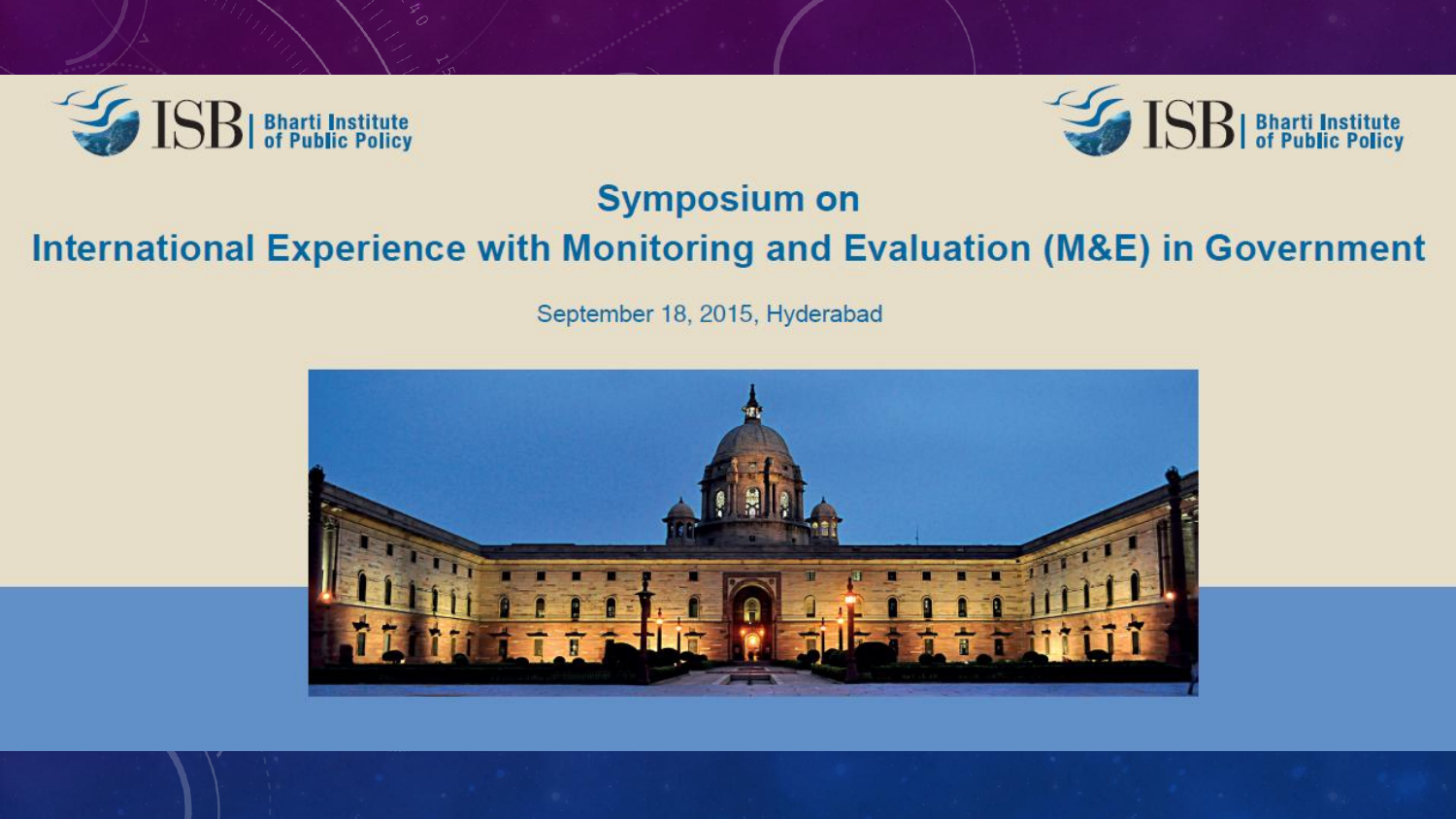



### **Symposium on** International Experience with Monitoring and Evaluation (M&E) in Government

September 18, 2015, Hyderabad



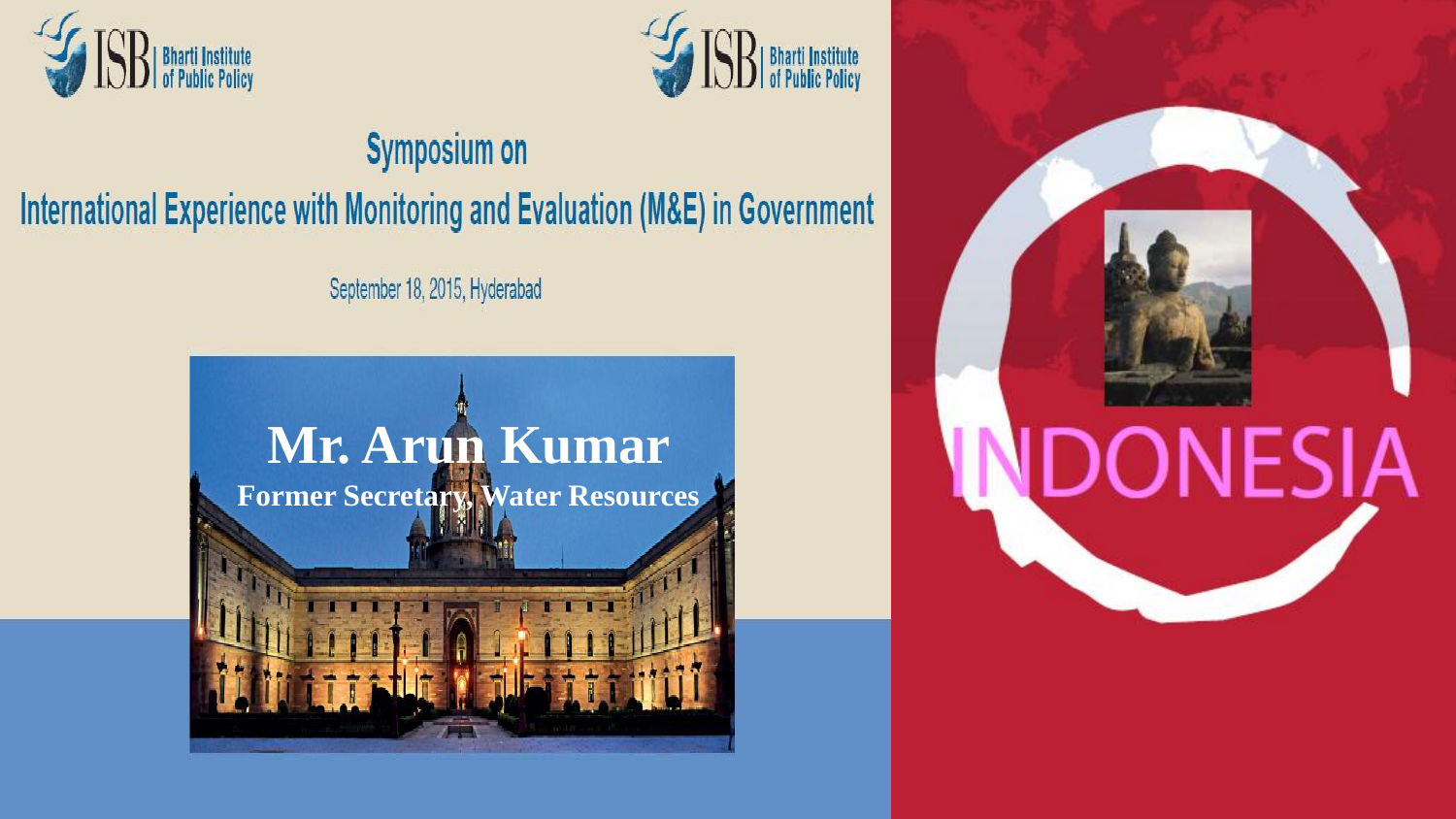## **Presentation Outline**

- **1. Brief Description of Indonesia**
- **2. The M&E System**
	- **System post 2014**
- **3. Similarities with Indian M&E System**
- **4. Dissimilarities with Indian M&E System**
- **5. Lessons for India**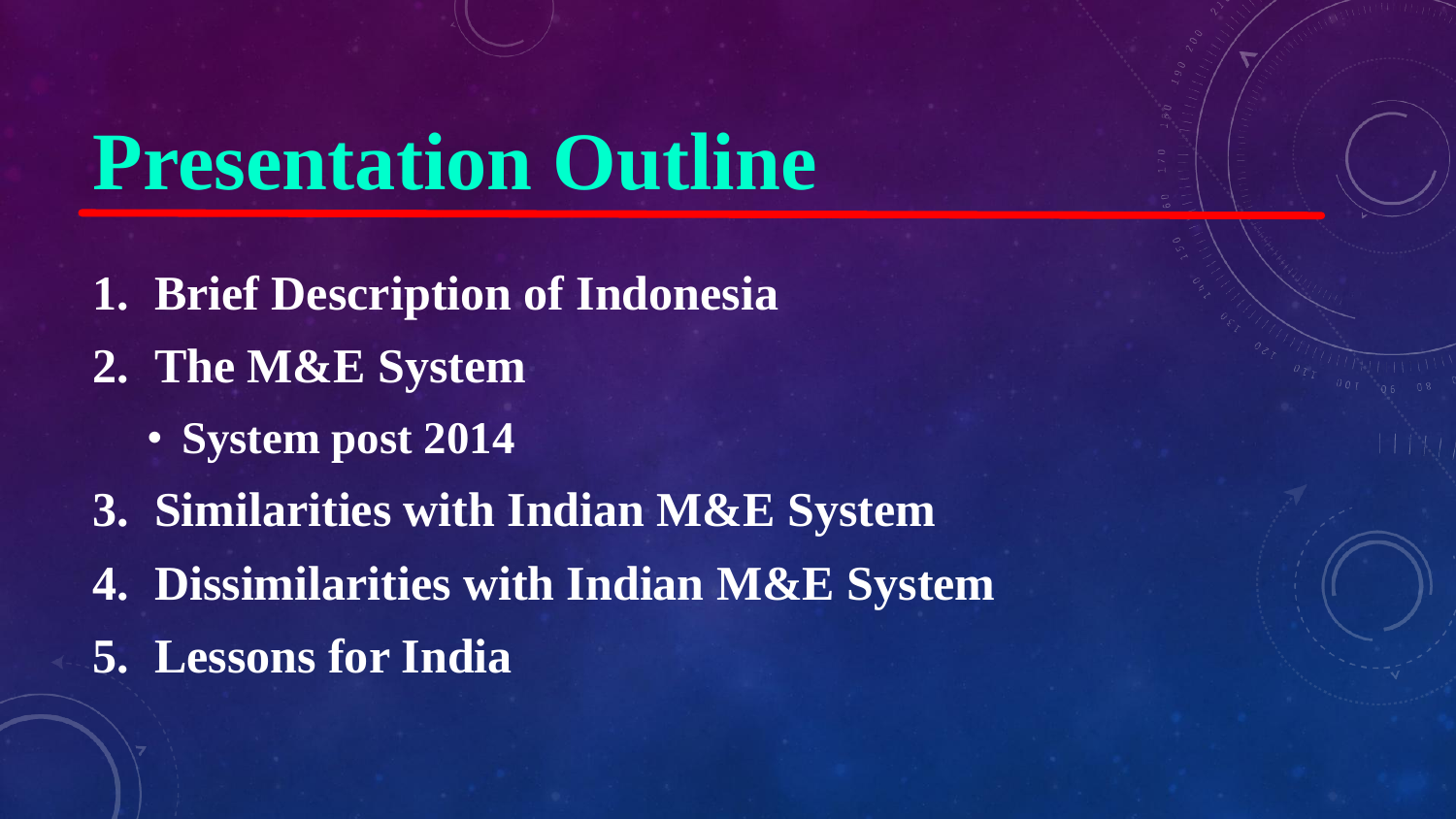# **1. Brief Description of the country**

| <b>CAPITAL</b>    | Jakarta                                      |
|-------------------|----------------------------------------------|
| <b>GOVERNMENT</b> | Unitary Presidential Constitutional Republic |
| <b>AREA</b>       | 1,904,569 km2 (15th in the world)            |
| <b>POPULATION</b> | 249.9 million (2013)                         |
| <b>GDP</b>        | \$868.3 billion (2013)                       |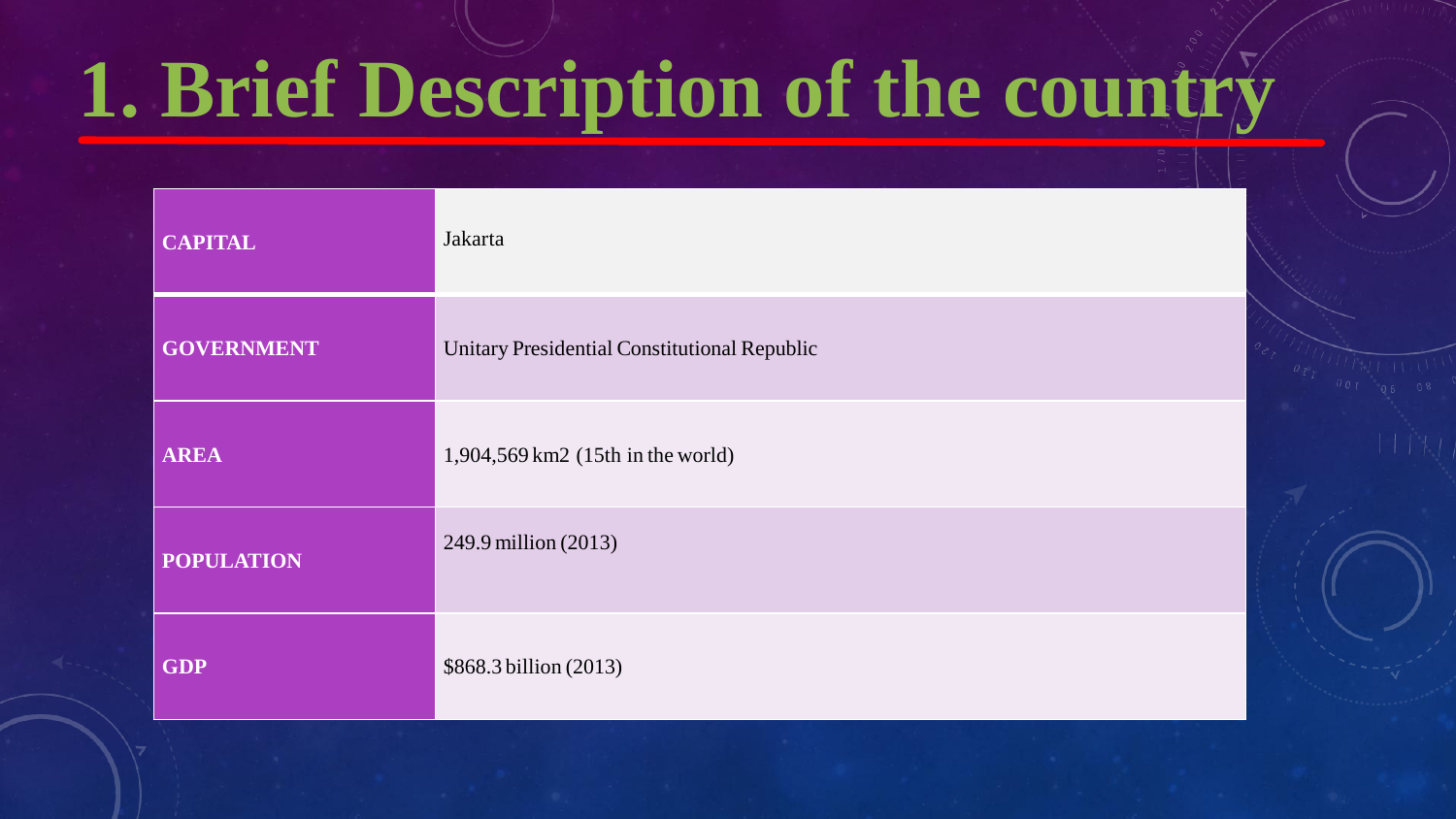#### **A. What is evaluated?**

- Ensuring that Vision and Mission for 2009-14 were translated into priority action programmes to facilitate easier implementation and quantify success achieved.
- These priority programmes cover sectors and areas, where greatest urgency was felt, viz. Bureaucratic reforms; Education; Health; Poverty Reduction; Food security; Infrastructure development; Investment and Business Climate; Energy, Environment and Post Disaster Management; Disadvantaged, Isolated and Post Conflict areas and Culture , Creativity and Technological Innovation.
- There are three additional priorities in Political, Legal and Security Affairs; Economy and People's Welfare.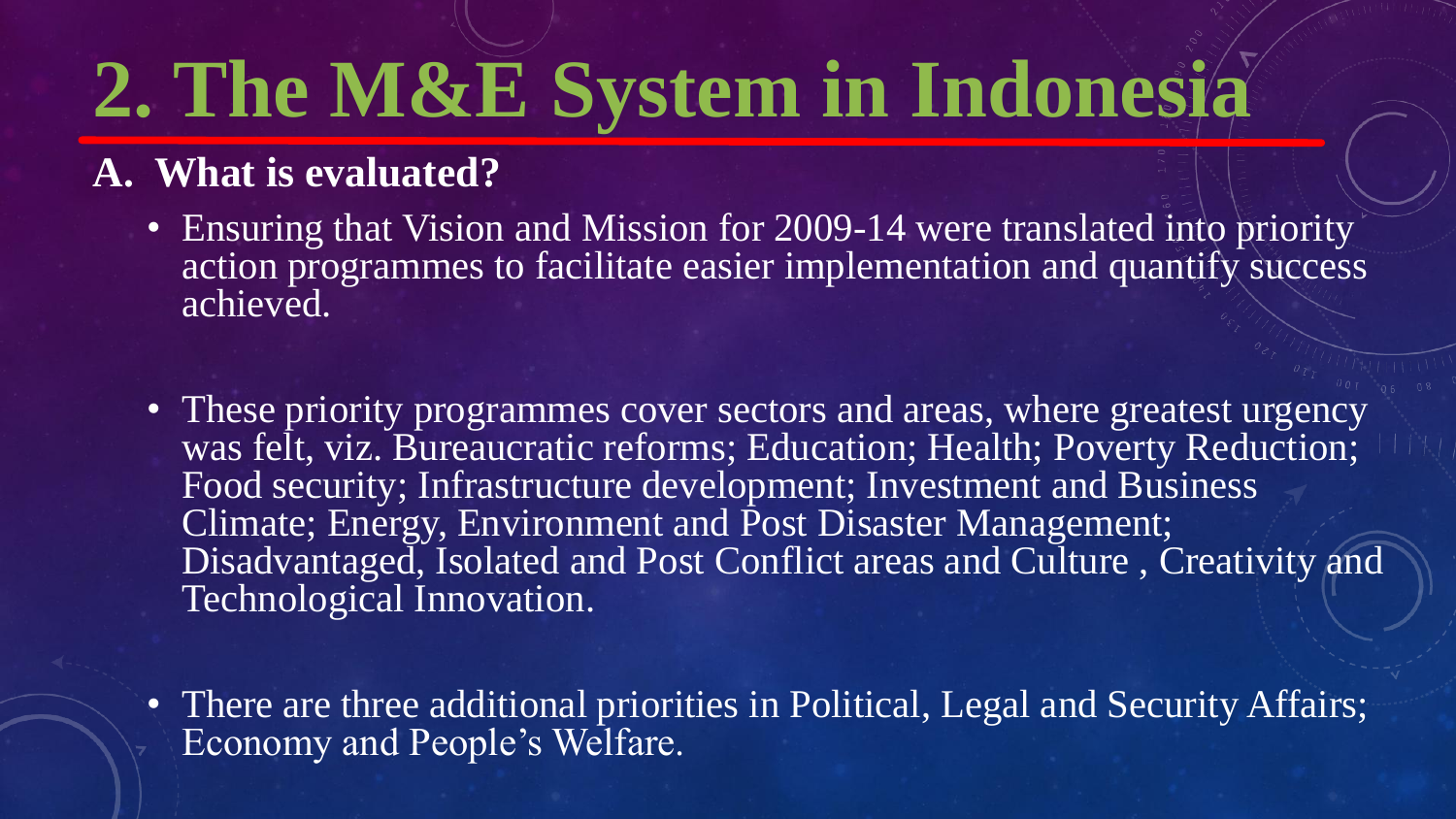#### **B. How it is evaluated?**

•

- Supervision and control of 11 national development goals, mainly focusing on monitoring and coordination
- Clear duties were assigned and 129 action trackers, one for each targeted project launched, in form of Excel sheets with colour markings denoting progress.
- It listed each goal, line ministry in charge and supporting ministries and agencies. Targets were set for 25, 50, 75 and 100 days.
- After 100 days, 127 out of 129 action plans had been completed.
- They then proceeded to follow the same pattern for annual plans.
- The 2010 Plan was passed by the Legislature and created action plans with Ministries in form of steps necessary to complete a project, minimising waiting time at intermediate stages.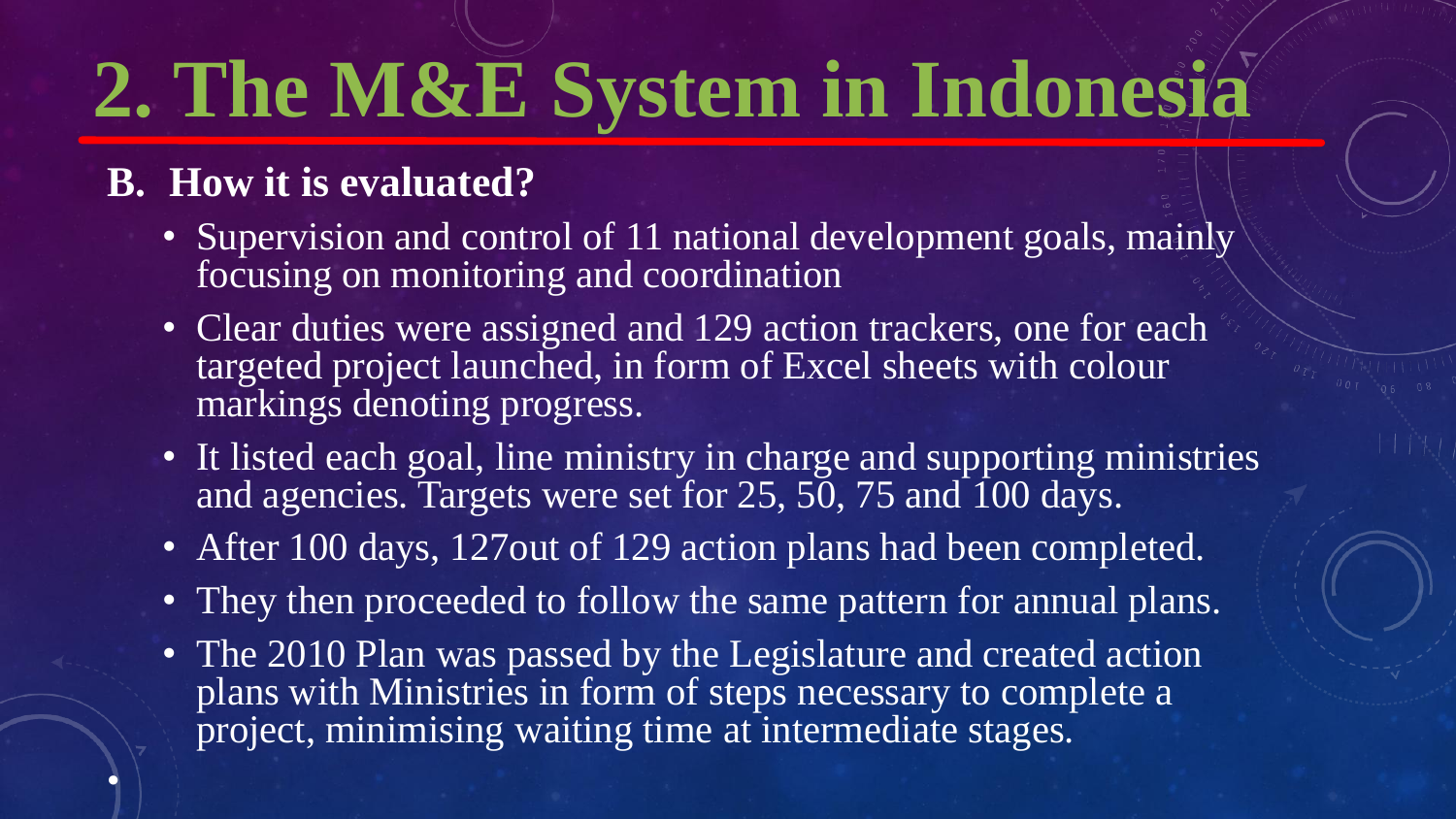- The DU's role included getting Ministries to get going straightaway by setting specific, aggressive targets in first two quarters and not to wait till third and fourth quarters.
- In the follow up phase 11 major priorities were taken up (later three more were added) involving 34 ministries, 70 programmes, 370 indicators, 155 action plans. Focus was on easily measureable, quantifiable, verifiable indicators.
- Simplicity, ease of reporting, espirit the corps and attention in media were the norms applied.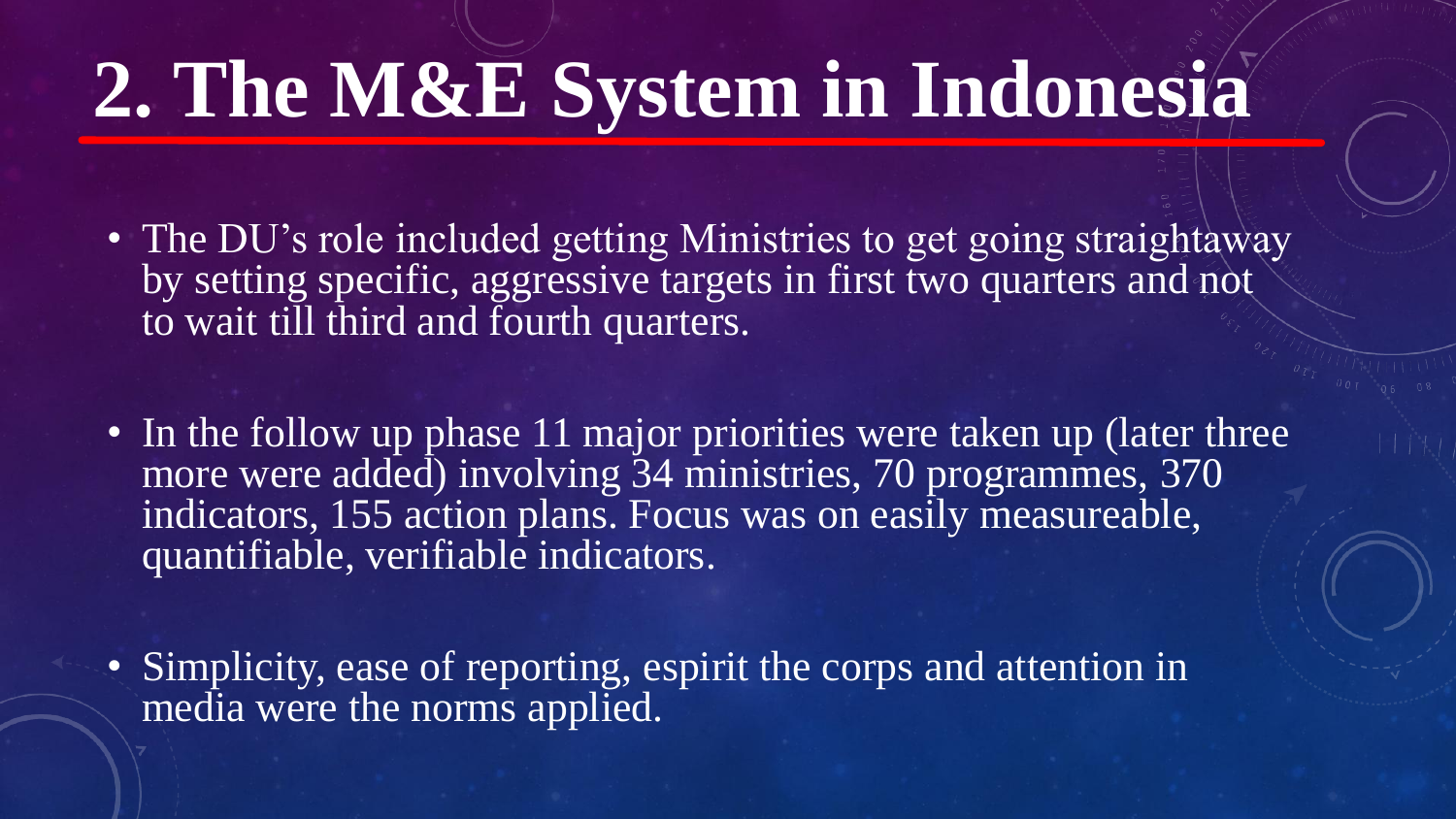#### **C. Who evaluates?**

In 2009 President **Yudhoyono set up the President's Delivery Unit (DU), with Kuntoro Mangkusubroto an International expert to head the Delivery Unit, which will monitor ,evaluate and report directly to the President**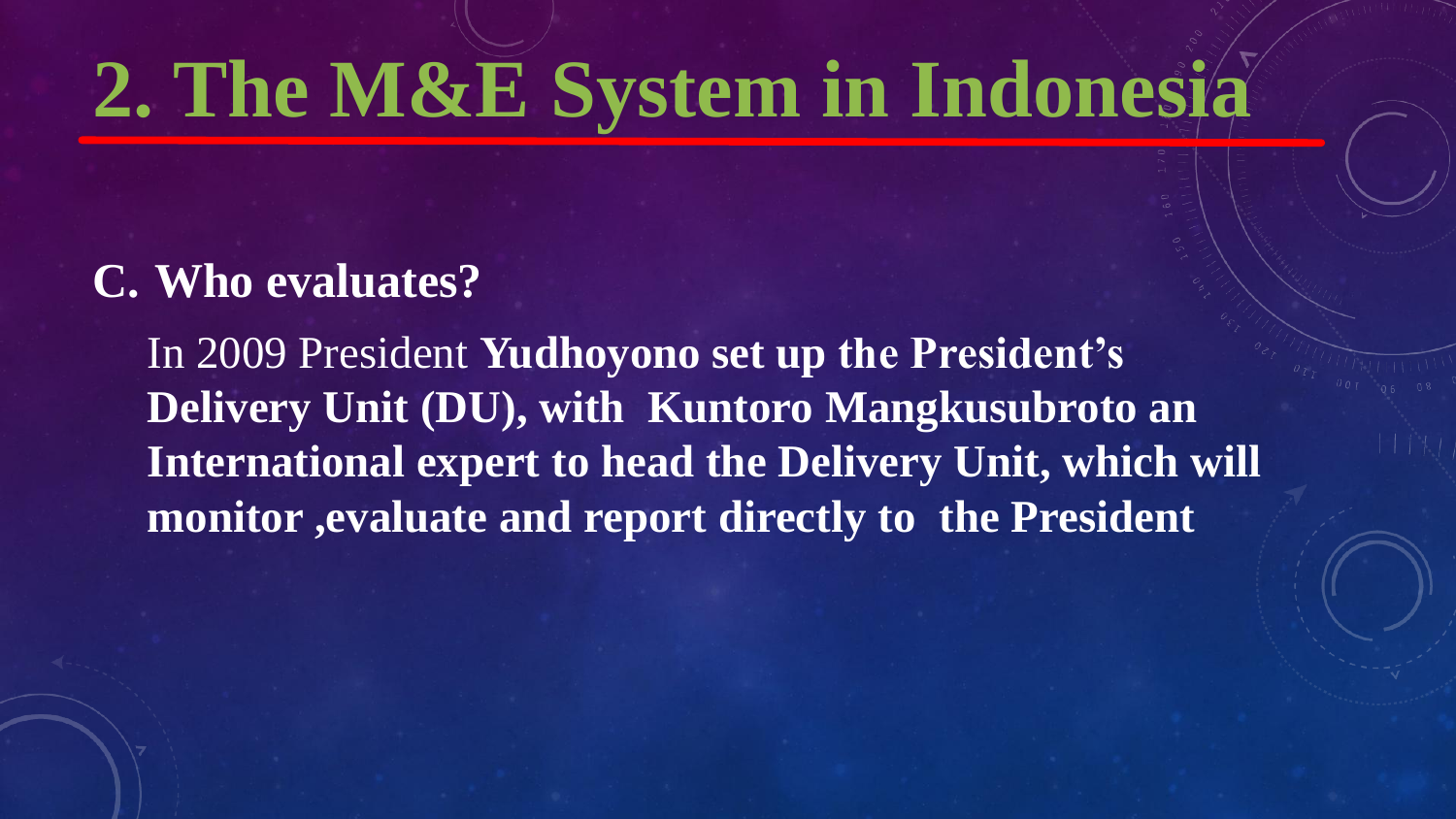**D. Has it sustained?**

- 1. M&E role of DU was expanded and regularised.
- 2. It currently collects information on milestones every 90 days.
- 3. The DU devised excel sheets for reporting the progress during the first 100 days of the new Government. The same process continued after that as the system got regularised. The number of action plans rose from 369 in 2010 to 413 in 2012.
- 4. The DU's work has attracted the interest and attention among local governments and even private industry, who all want to learn from it. In view of impending elections in 2014, the Government of Indonesia has been educating people about the efficacy of the system with a view to encouraging its continuance in the event of a government with a different complexion coming to power.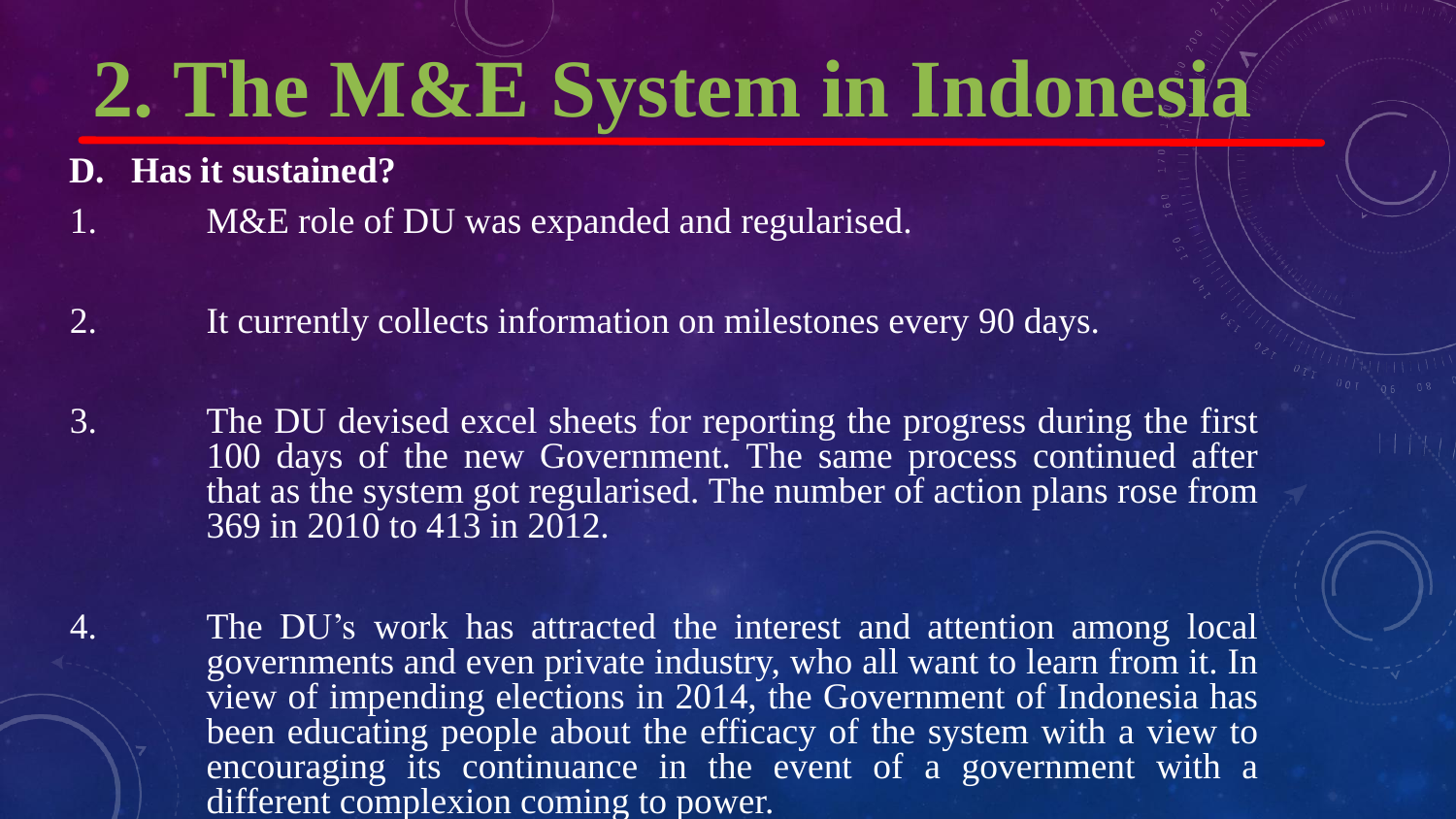- **i. Appraisal of performance of President Yudhoyono's regime**
- **ii. One year of current regime**
	- **a) Election of President Joko Widodo**
	- **b) Apparent trends –from press and other reports**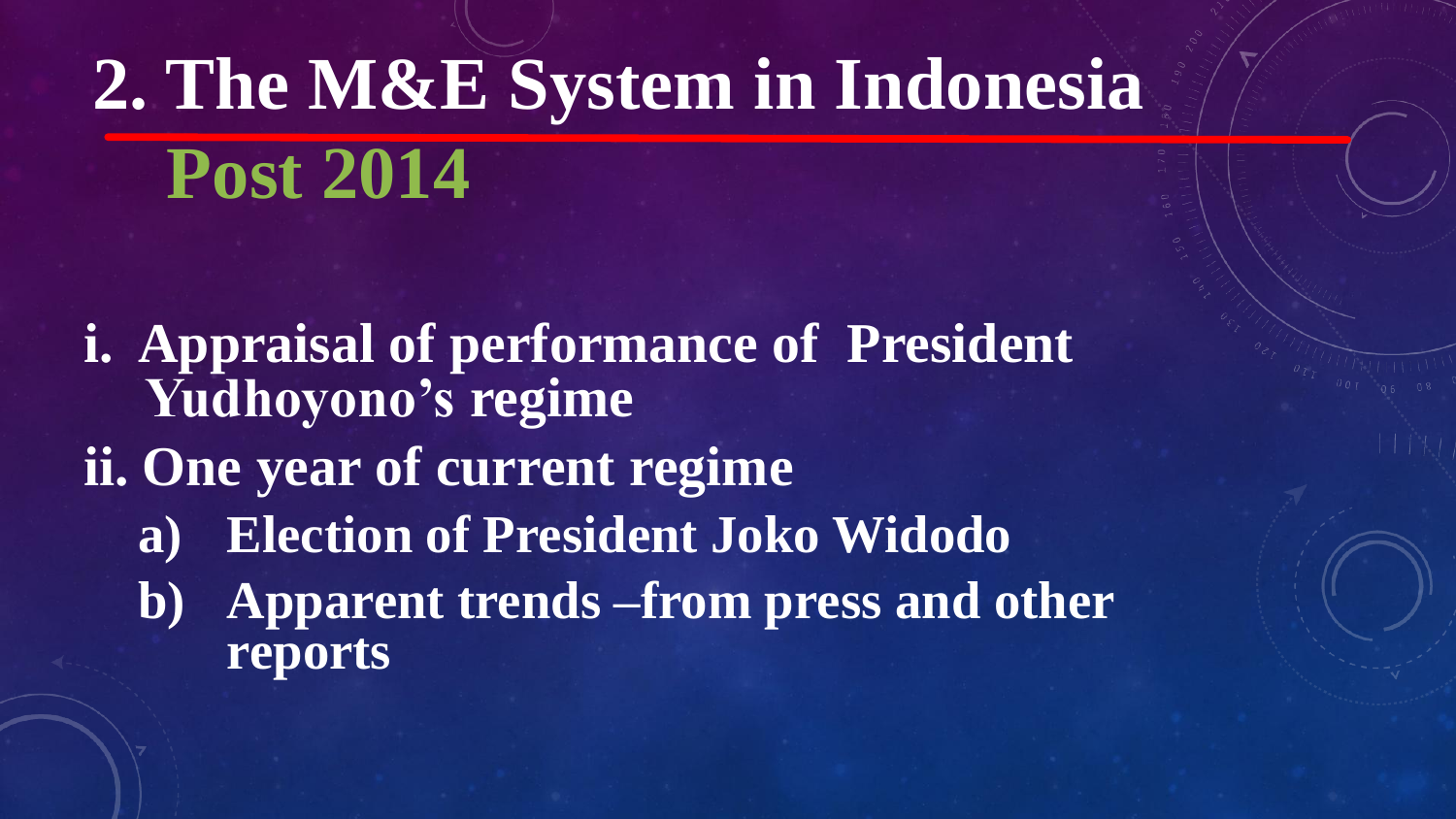- **1. Both countries have a Performance Contract (PCs) for all Ministries.** 
	- In India these PCs are called RFD which are signed between the Secretary and the Minister,
	- In Indonesia these are signed by the concerned Minister with the President.
- **2. In the PC one Ministry is in charge of a programme, while other Ministries whose support in providing complementary inputs are identified.**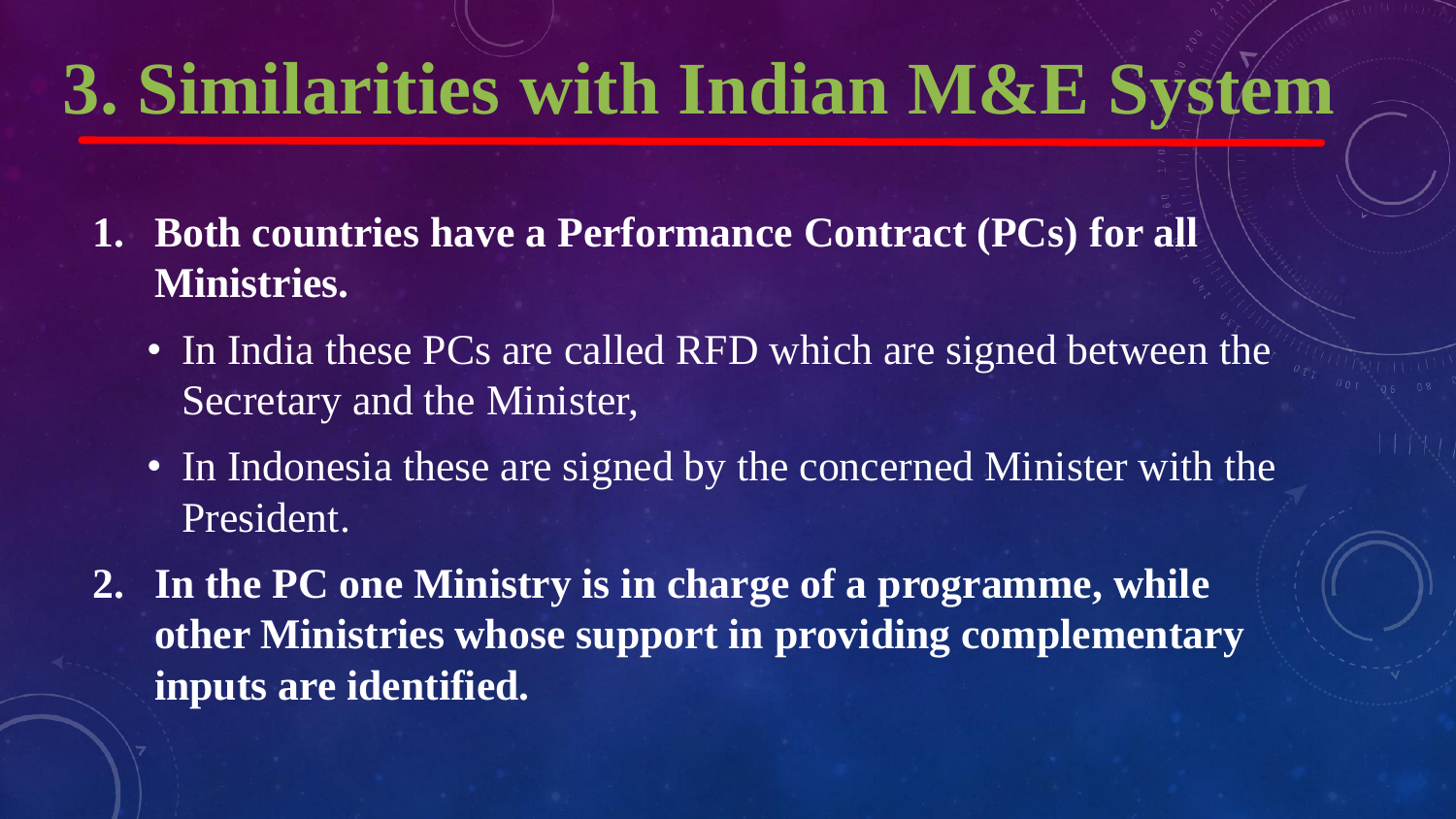**3. Action plans may be activities or processes, like preparation of reports, tender document etc.**

**4. One central agency is associated with drawing up PC :** 

- Performance Management Division (PMD) in India. However rating is done by PMD itself in India
- UKP4 in Indonesia. Rating is done Ministry of State Apparatus and Bureaucratic Reforms in Indonesia.

**5. Ministries in both countries prepare Annual Reports covering all programmes.**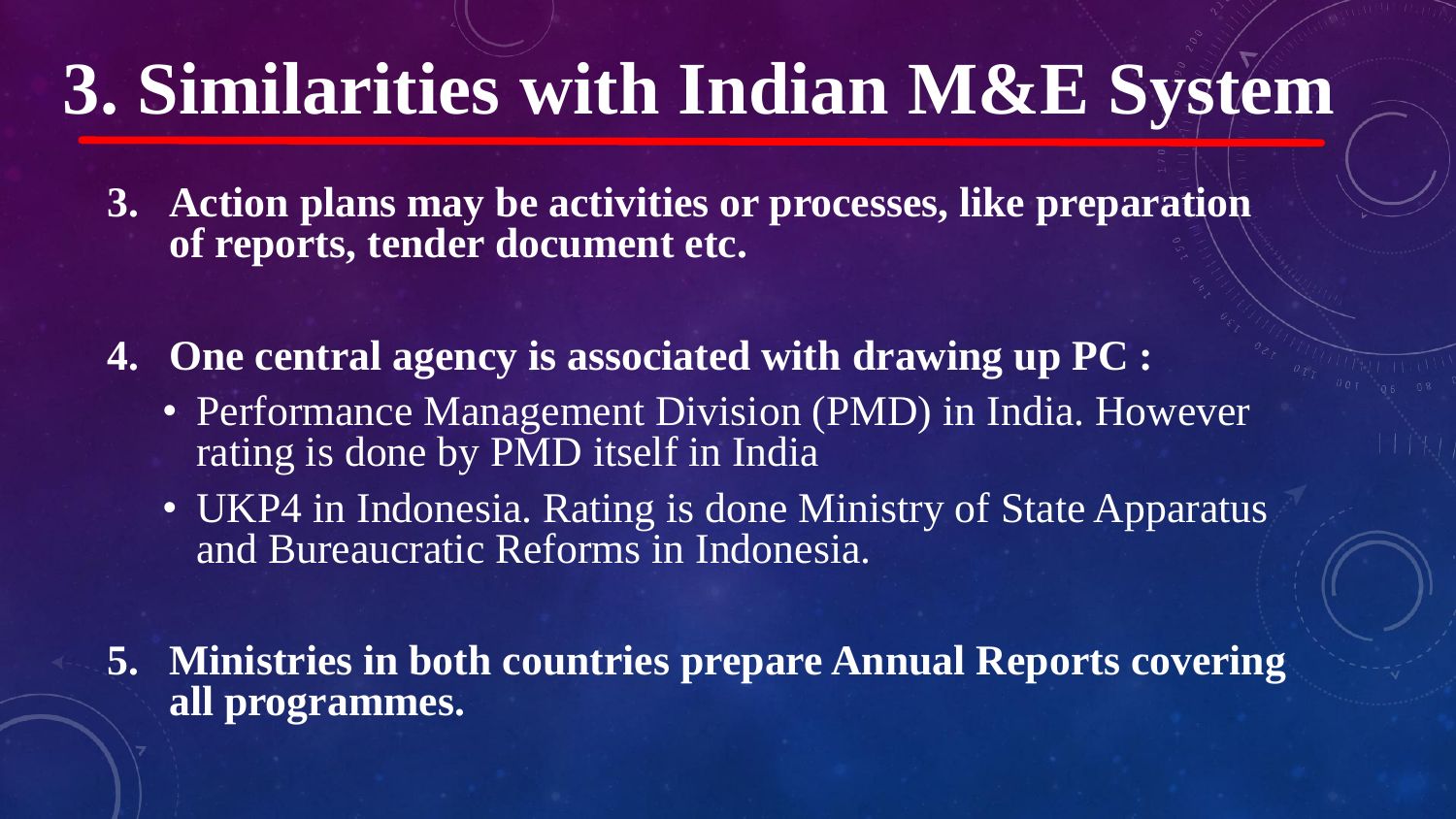- **6. In Indonesia, minimum service levels are set by local governments, as is the case in many states in India, where Service Delivery Acts are in place.**
- **7. Performance Contracts in Provinces and State Governments**
	- Some provinces in Indonesia have opted for system followed by the Delivery Unit (DU), for which UKP4 allows access to their online system.
	- In India too many states have opted for RFD system under the guidance and support of PMD.
- **8. Responsibility Centers (RCs) are monitored by concerned Ministries, which in turn are monitored by the central agency monitoring all Ministries.**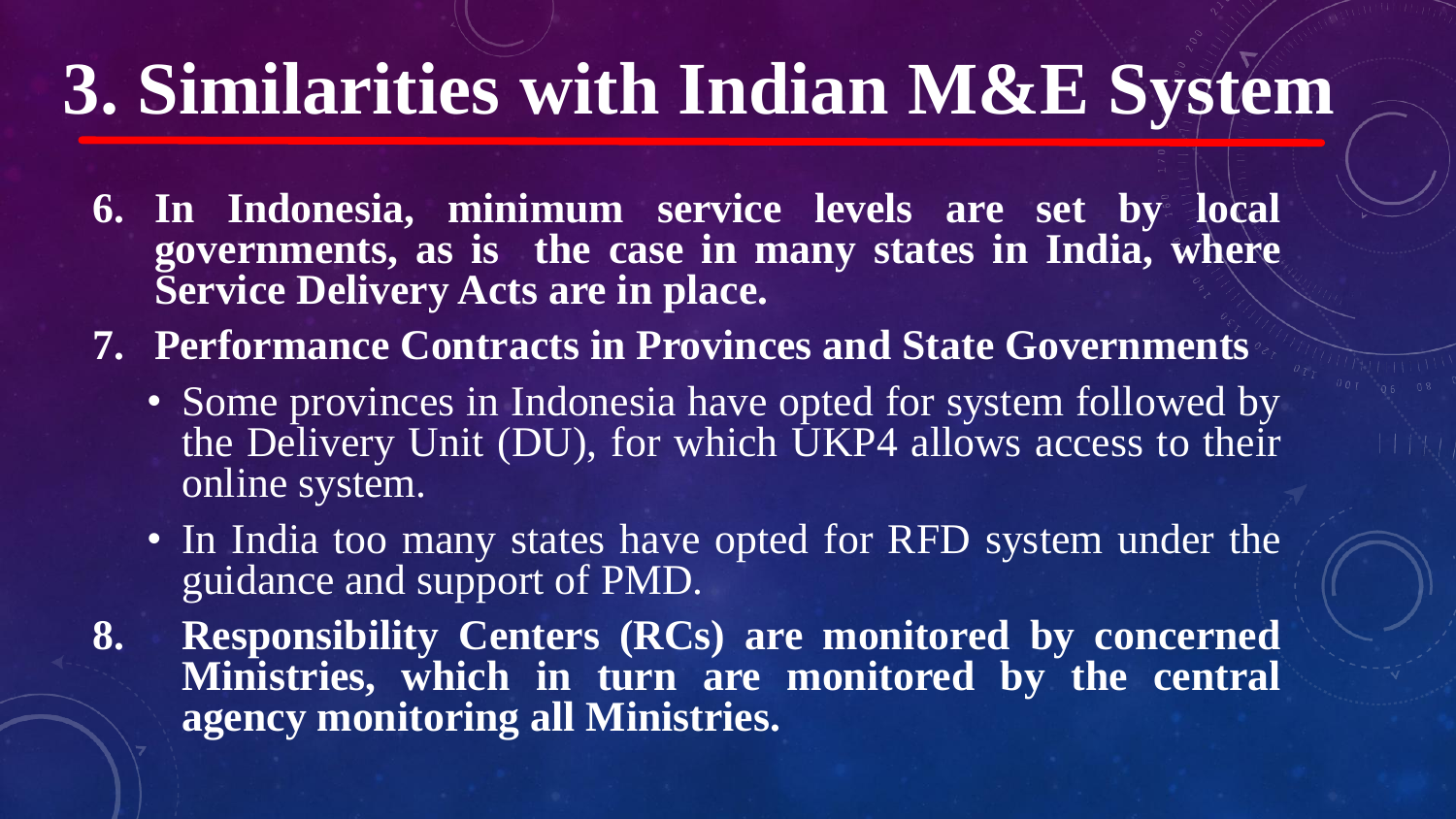**9. Both countries are using technology to enhance networking and participation, though systems differ and degree varies.**

**10. Both countries have coalition governments, necessitating adjustments, which could spill over to performance issues.**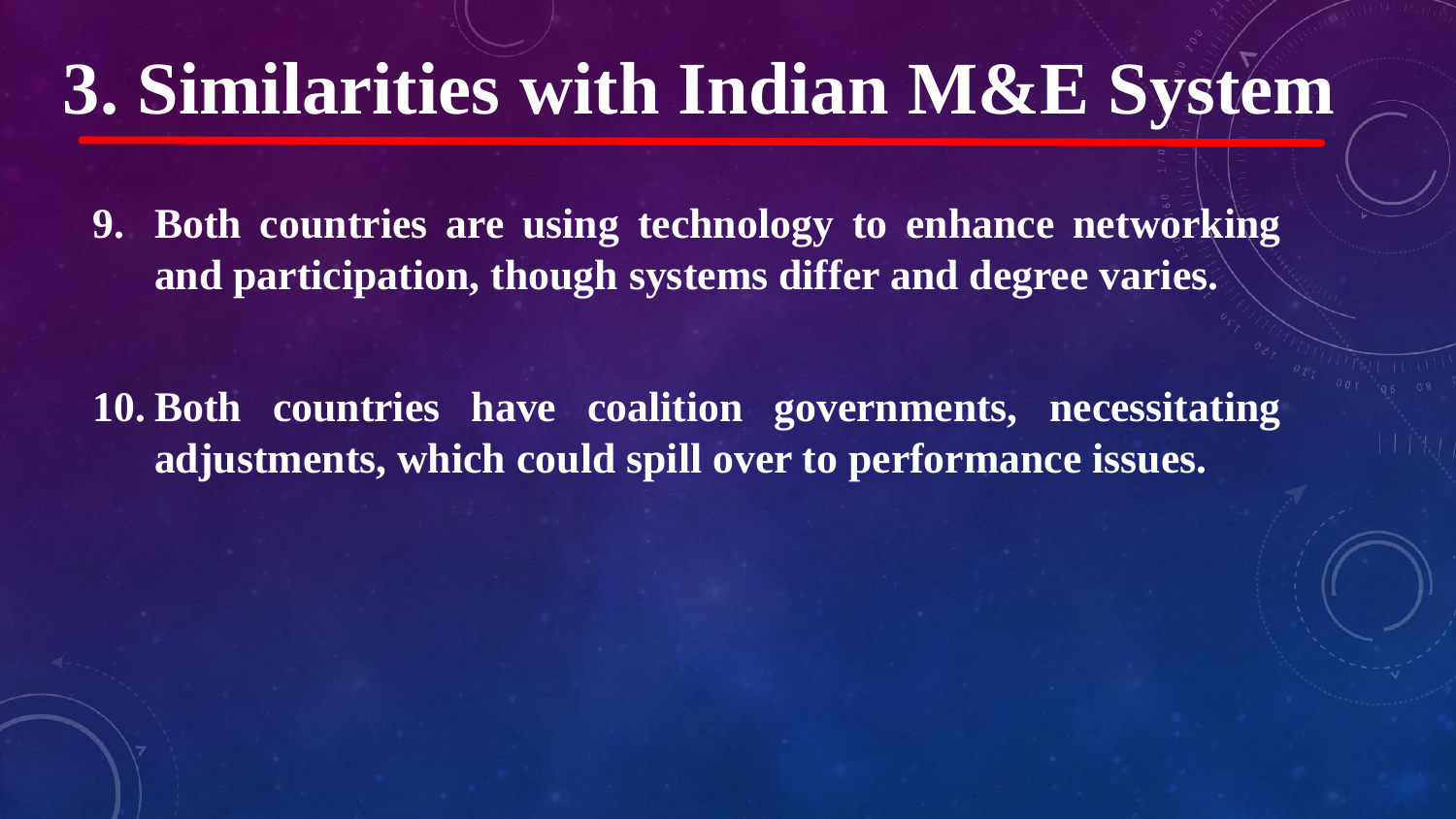- **1. Indonesia has a system of identifying programmes of national importance and identifying the lead ministry. India does not follow such a practice.**
- **2. Quarterly reviews are done for programmes and action plans in Indonesia, but India conducts one mid-term review apart from year-end evaluation.**
- **3. Unlike India, Indonesia does not have a Citizens' Charter.**
- **4. Indonesia has a useful device in the form of de-bottlenecking task force for their project. No such standing mechanism in India.**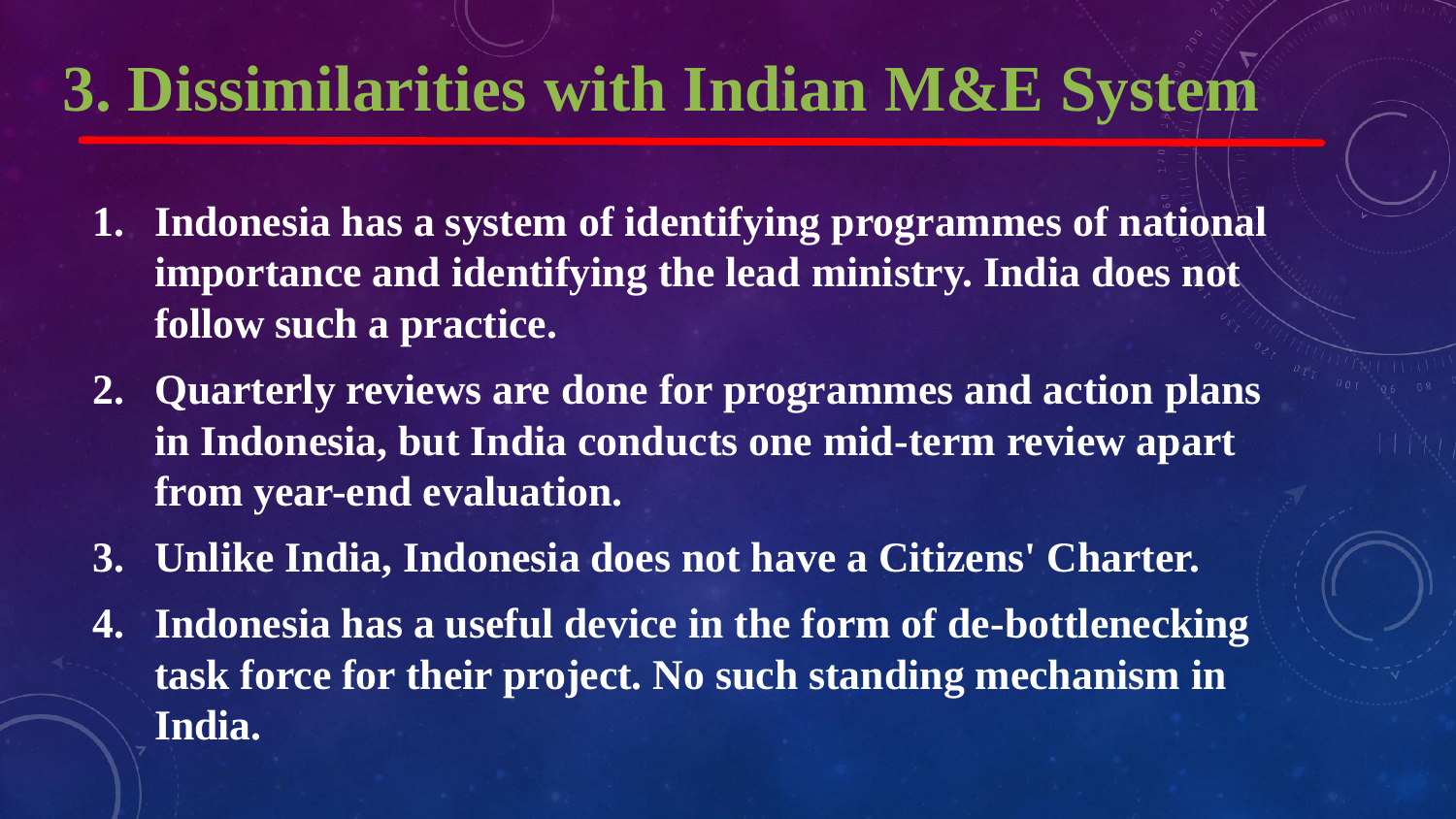#### **5. Citizen Feedback Mechanism:**

- Indonesia has a powerful initiative in LAPOR to get feedback from the public
- India has no parallel system but has grievance redressal system for all ministries, with facility for online receipt of complaints.
- **6. Administration capacity and Coverage**:
	- Considerably more robust in India than in Indonesia.
	- Indonesia has started with a more selective approach, focusing on national priorities, given the DU's capacity constraints.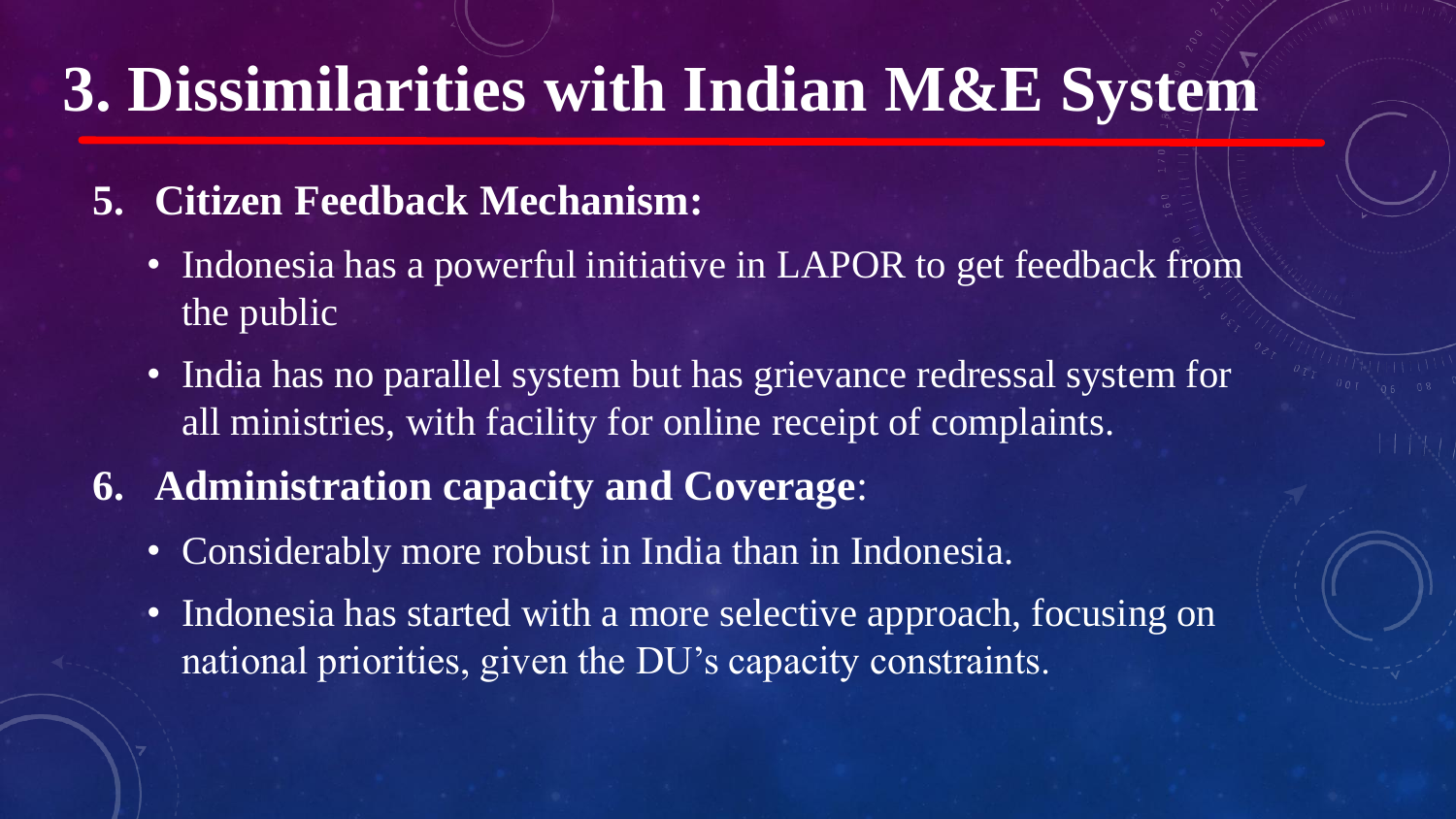### **5. Lessons for India**

**1. Identifying Projects and Programmes of National Importance**

First and foremost, the Indonesian approach of identifying projects and programmes of national importance and taking concrete steps for their expeditious completion is worth examining for adaptation with such changes as our circumstances may necessitate

- **2. Debottlenecking Approach**
	- Based on effective inter Ministerial coordination at multiple levels
	- A lot of projects could be rescued and prevented from getting derailed for long periods
	- Although Section 5 of RFD is intended to intimate concerned ministries about interdependencies and requirements for completion of tasks and projects, a standing mechanism, with suitable mandate could be of great value.